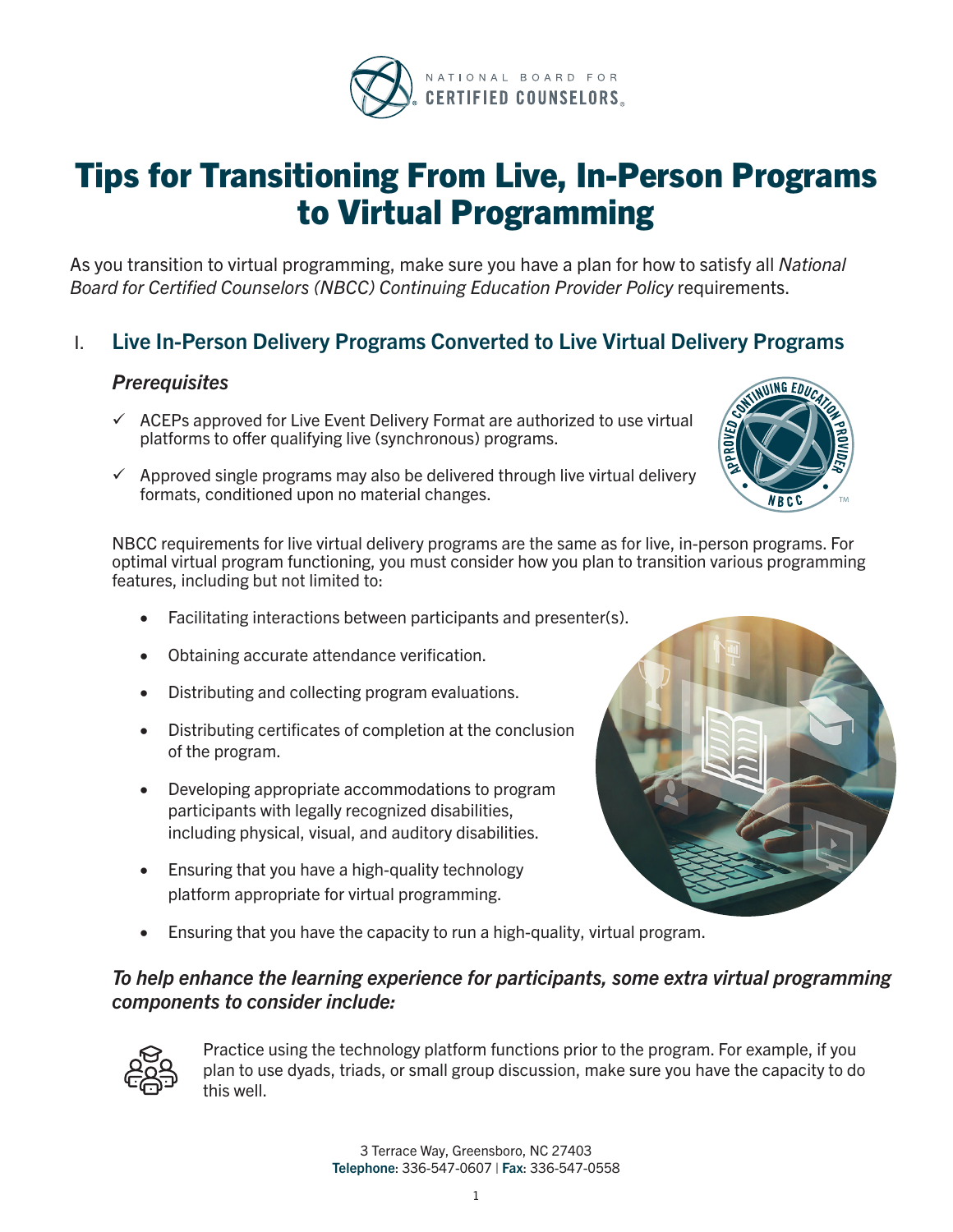

Eliminate distractions such as clutter in the camera view and potential background noise.



Establish your virtual programming expectations and meeting etiquette concerning questions, mics, muting, breaks, cell phones, etc. at the beginning of the program.



**(A)** Leave chats visible and ask that all microphones be muted except for the presenter or speaker.



Determine if your program or training is suitable for virtual delivery. *Some programs or training approaches may not be well suited for virtual delivery, such as highly experiential programs.*

# II. Live Event Delivery Programs Converted to Home Study Delivery Programs

To adequately convert a live event delivery program to a home study delivery program, you should integrate the tips for optimal virtual programming outlined above and consider the factors listed below.

### *Prerequisites*

- $\checkmark$  ACEPs approved for Home Study Delivery Format are authorized to offer credit for recorded (asynchronous) qualifying live programs.
- $\checkmark$  Program Selection is essential to successfully transitioning a live program to a virtual home study program that is consistent with Policy. Ask yourself, *Will a recorded and edited version of this program be meaningful to the home study program participant?* If one or more of the points listed below applies to your live program, the program may not be suitable for a home study program.
	- Live programs that are highly experiential.
	- Live programs that involve breakout groups.
	- Live programs with participant identifying information.
	- Live programs with various background distractions.
	- Providers with limited video editing capabilities.



Providers who want to offer a specified number of CE hours for a particular program. Please refer to Provider Policy I.1 Live Program Credit Measurement and I.4 Home Study Program Credit Measurement to learn more about the differences between live program and home study credit measurement calculation requirements.

# Recording Live Event In-Person and Virtual Delivery Programs for Home Study Delivery Programs

To *effectively record* a live event delivery program for a home study delivery program, it is best to record the live CE program without participants to ensure the recorded live in-person or virtual CE program meets Policy confidentiality and privacy requirements. If recording a live CE program without participants cannot be avoided, consider the following suggestions.

# *Recording a live in-person CE program with participants:*



Use microphones for presenter(s) during the program.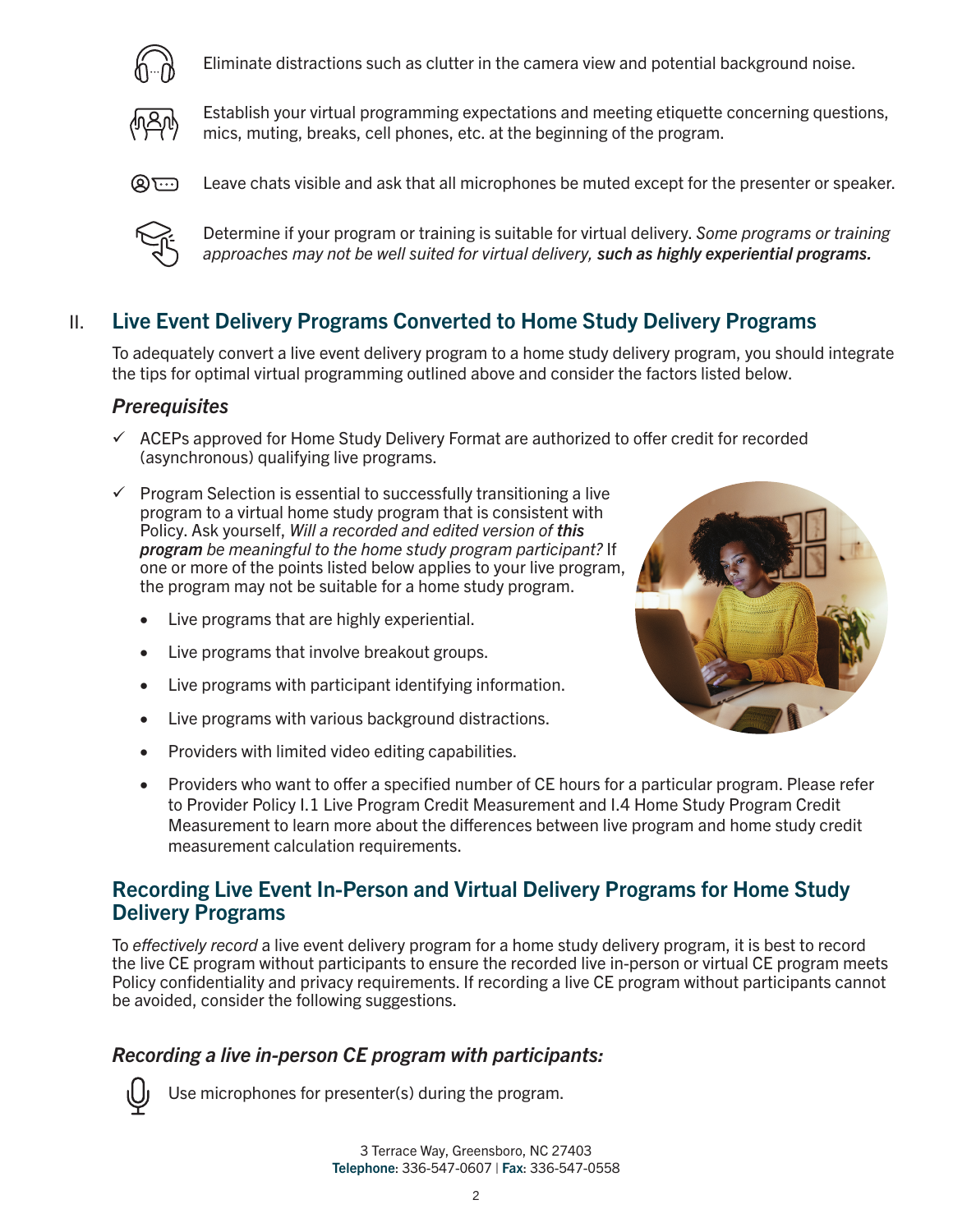

Record only the presenter(s) and the educational content presented to help protect the confidentiality of participant information and identity. If participant information or identity is captured by the recording, this information must be edited out of the program without adversely impacting the quality of the program.



 $\overline{(\cdot)}$  Designate time for non-recorded interaction for direct participant engagement (e.g., name introductions, questions, personal reflections). For example, this time can be designated before and/or after the educational portion of the program.

# *Recording a live virtual CE program with participants:*

**(** $\odot$  Protect the confidentiality of participants by concealing identifying participant information, consistent with NBCC Provider Policy. Examples of identifying participant information can include on-screen names and affiliated personal or professional information, participant reports about personal or professional identifying information, and any actual picture or video of participants.



Mute the microphones of participants and prohibit the use of video or direct participants to turn off cameras and mute microphones/audio to help protect the confidentiality of participant information and identity. This also will help to eliminate background noise and maintain the quality of the recorded program.



Direct participants to utilize the "chat function" for any communication with the presenter and/or other participants. This alternative form of communication during a recorded

live program will help to protect the confidentiality of participant information and identity while fostering participant engagement.

Make the chatroom function available at all times.

# Transitioning Recorded Live Event Delivery Programs to Home Study Delivery Programs

*Correctly editing* the recorded live event program is essential to ensure a quality home study delivery program that also meets Policy rules. Refer to the list of *editing suggestions* below to help guide the delivery format transition.

#### Delays and breaks.

Any delay at the beginning, during, or end of the live program should be edited out. Examples can include time spent waiting for everyone to join a webinar, and waiting time between the education portion of the program and the question-and-answer portion of a program. Breaks should be edited out.

### • Irrelevant instruction.

Instructions specific to a live program that are irrelevant instruction for a home study program should be edited out or avoided (e.g., instructions for how to complete the program evaluation or obtain a certificate of completion).

### Unsuitable activities.

Some experiential learning activities that work well in a live program are not beneficial to the learning outcomes in a home study program, and therefore should be edited out or avoided.